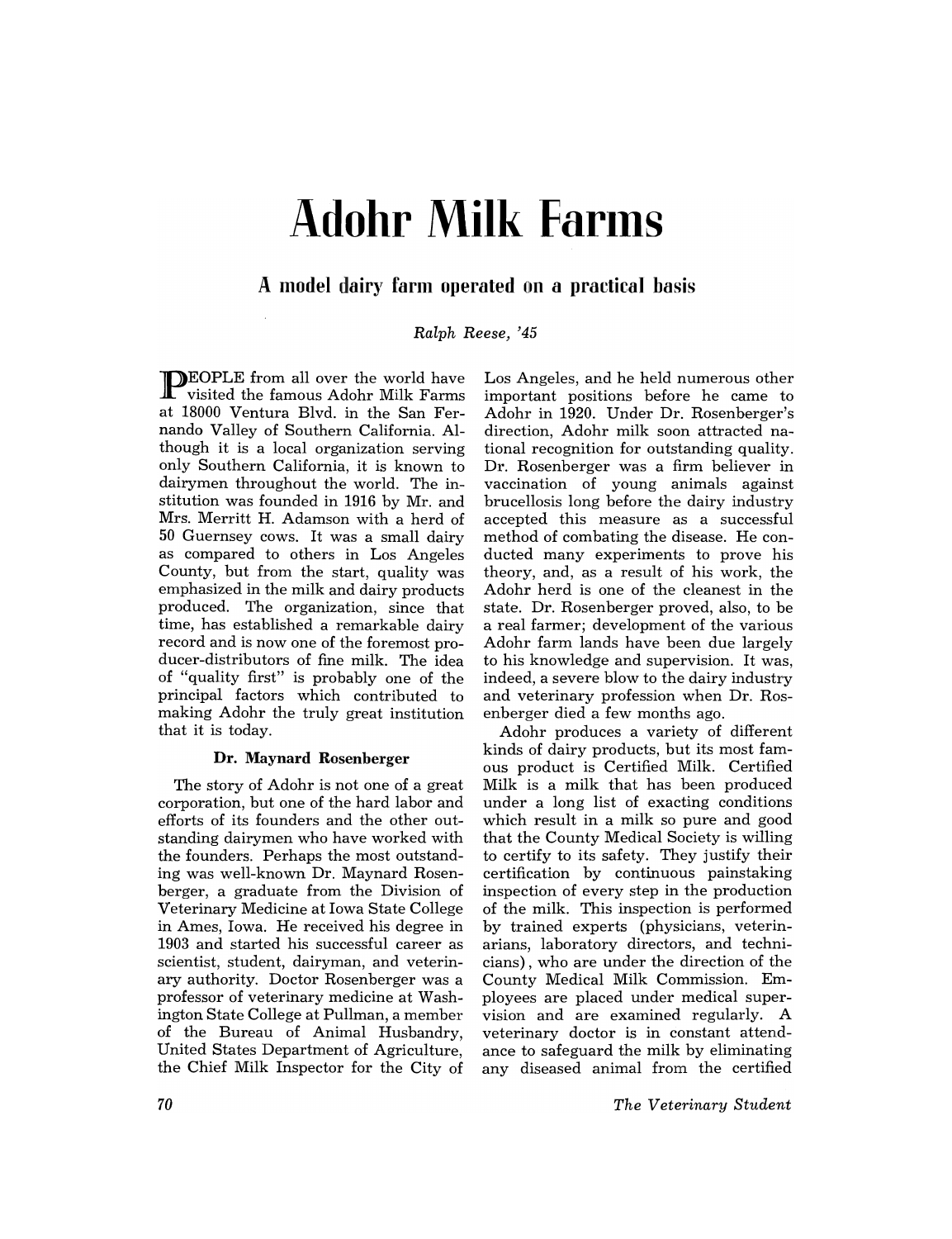

View cf Adohr's Certified Farm

herd. It is the most carefully produced milk known to science—every precaution is taken in every process for the production of Certified Milk. Holstein certified milk is especially recommended for babies by doctors because of its close resemblance to mother's milk, its easy digestibility due to small fat globules and soft curd. Adohr's farm on Ventura boulevard produces only Certified Milk-the three other Adohr farms are organized to produce the other types of milk, i.e., pasteurized and raw.

#### **Monthly** Testing Practiced

Cows in the Adohr certified herd are tested for brucellosis every month in addition to the regular tests for tuberculosis. Before a cow is added to the milking strings at the certified farm, her milk is tested to make certain that pathogenic bacteria are not present. If disease organisms are isolated in a cow already in the milking strings, she is immediately discharged from the herd.

The foundation of the Adohr herd was

*Fall, 1943* 

60 Guernsey dairy cattle which had come largely from Wisconsin. Since that time, whenever an animal has been purchased, it has been a high ranking individual. Herd sires have been selected for type and production-close culling has removed low producing cows and bulls whose daughters were low producers. All of Adohr's bulls are registered purebreds. The record of Adohr's herd has created a market for their animals, and buyers have come from all parts of the hemisphere to purchase them. With as severe a culling as is in practice, Adohr, of course, must buy animals from other herds to maintain replacement of culled animals.

Adohr's herd is made up of both Holstein and Guernsey cattle-there are about 5500 animals in all. About two-thirds of the herd are Guernseys. Of the total number, about 2100 are heifers and about 130 are bulls.

In the Guernseys, some of the best blood of the breed is found. One of these is Imported Darby Valentine, a bull imported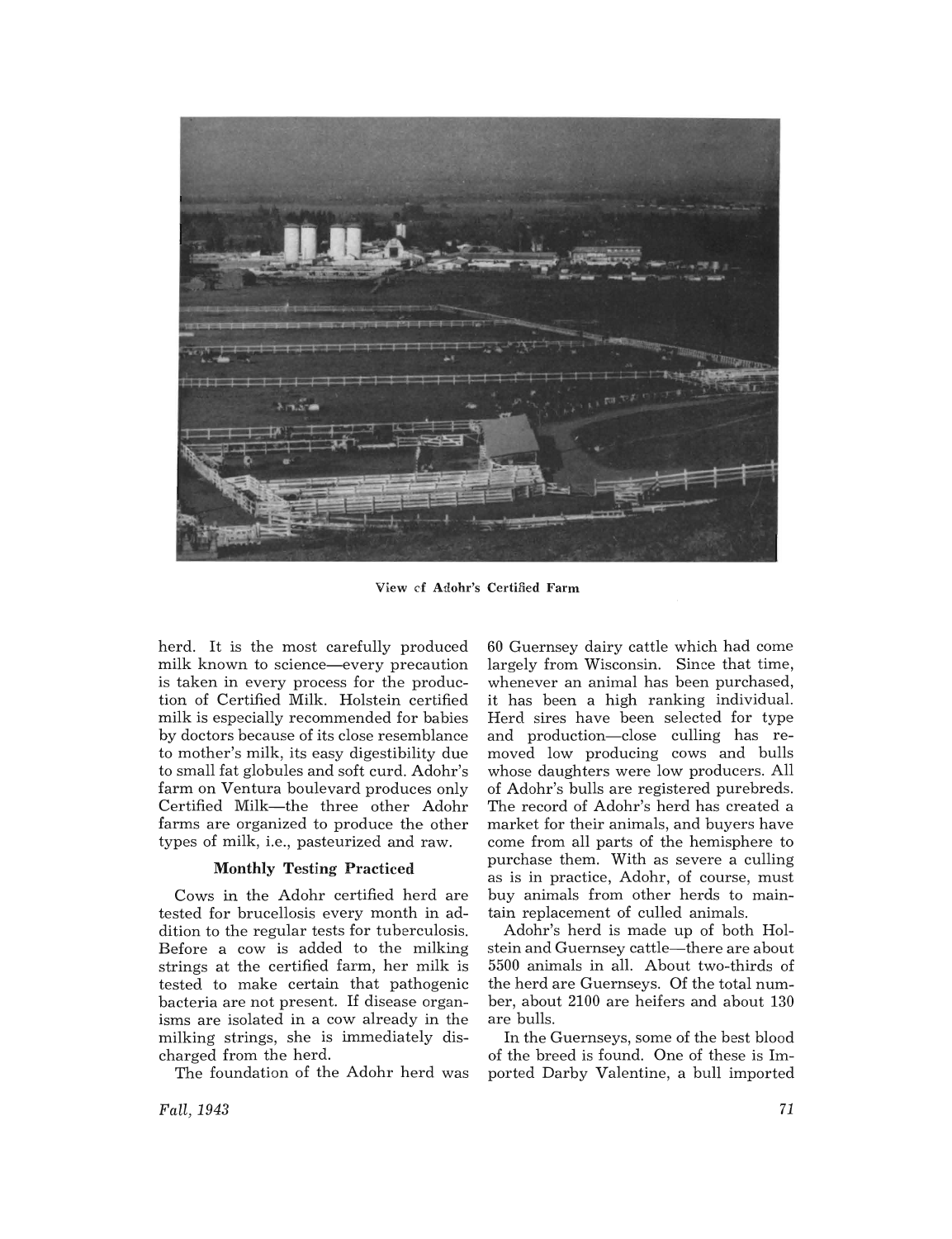from the Isle of Guernsey. Darby Valentine proved one of the most dependable sires of high production in any herd, and he left many excellent sons and daughters at Adohr.

Another outstanding Guernsey sire was Sangwater Surrogate, son of \$25,000 Langwater Steadfast and Imported County Flower of Langwater. Langwater Surrogate had 12 Advanced Registry daughters which are now proving themselves. One of his sons, Surrogate's Supreme of Adohr, is sire of Adohr Supreme Calico who recently finished a record of 920 lbs. of fat in E (second calf), which is second highest in the United States.

## Other Noted Animals

Fantine's Brilliant of Adohr Farms was another champion Guernsey sire—he was a grandson of Langwater Holliston and Brilliant Lassie, the latter being champion "long distance" record cow of the breed.

Adohr's Holsteins show largely the blood of two excellent sires-Echoland Sir Bess and Marathon Bess Burke. The first sired 23 Advanced Registry daughters and many proved sons that are known for both production and show ring achievements. Marathon Bess Burke sired 80 Advanced Registry daughters, as well as 26 proved sons. He was leading Honor List sire of the United States in 1932; his blood has spread throughout many fine herds in the nation.

## Herd Wins Many Ribbons

The show record of Adohr is indeed impressive. Their animals have competed at several National Dairy Shows besides the numerous California State and County Fairs. The herd swept the 1939 National Dairy Show at Treasure Island-they owned the aged cow which was Grand Champion Guernsey Cow, the Reserve Grand Champion Bull, the Senior and Junior Champion Cows, and they won the Premier Exhibitor Award for winning more awards than any other exhibitor at the show from coast to coast. In the show held in conjunction with the Texas Centennial, Adohr received the Governor's Trophy for having the best 10 head of

dairy cattle at that national show; in addition they received medals for both Reserve Grand Champion animals and four blue ribbons. They also did well at Columbus in 1938, and have always been up in the winner's bracket at the state and county shows.

Perhaps the most outstanding individual in the show herd is Dimple of Hughes' Place (often called Linetta), who climaxed her brilliant career as Grand Champion Cow at Treasure Island in 1939. She had been a consistent winner for Adohr.

All of the bulls on the farms are handled from the start; hence, very few become dangerous. They are broken to the lead rope as calves, and their education to their role in the herd is begun. When they reach breeding age, they are led from their own bull pen to the cow corrals for breeding. The bull handlers simply walk into the bull's pen, snap a lead rope into the bull's ring, and lead him out. This method has proved very successful at Adohr.

## Complete Records Kept

In. some cases, artificial insemination is practiced. A complete record of this, and all other incidences in an animal's life, is recorded in the herd book. Each cow has at least one sheet devoted to her activities and production. Her herd numbers, birth date, vaccinations, ancestors, production record, and breeding and freshening dates are all listed.

Shortly after a calf is born, she is tattooed, ear tagged, and chained for identification. When the heifer freshens, she is given an additional ear tag (her cow number) and a neck chain with the same number on it.

Calves are usually taken away from their mothers on the same day that they are born and are given a strict diet until they are past the calf scours stage. They receive milk until they are from four to six months of age, but they also have access to hay and a grain mixture of linseed meal, rolled barley, and bran. At six months of age, the calves are vaccinated against anthrax. At approximately two

*(Continued on page 113)* 

*The Veterinary Student*